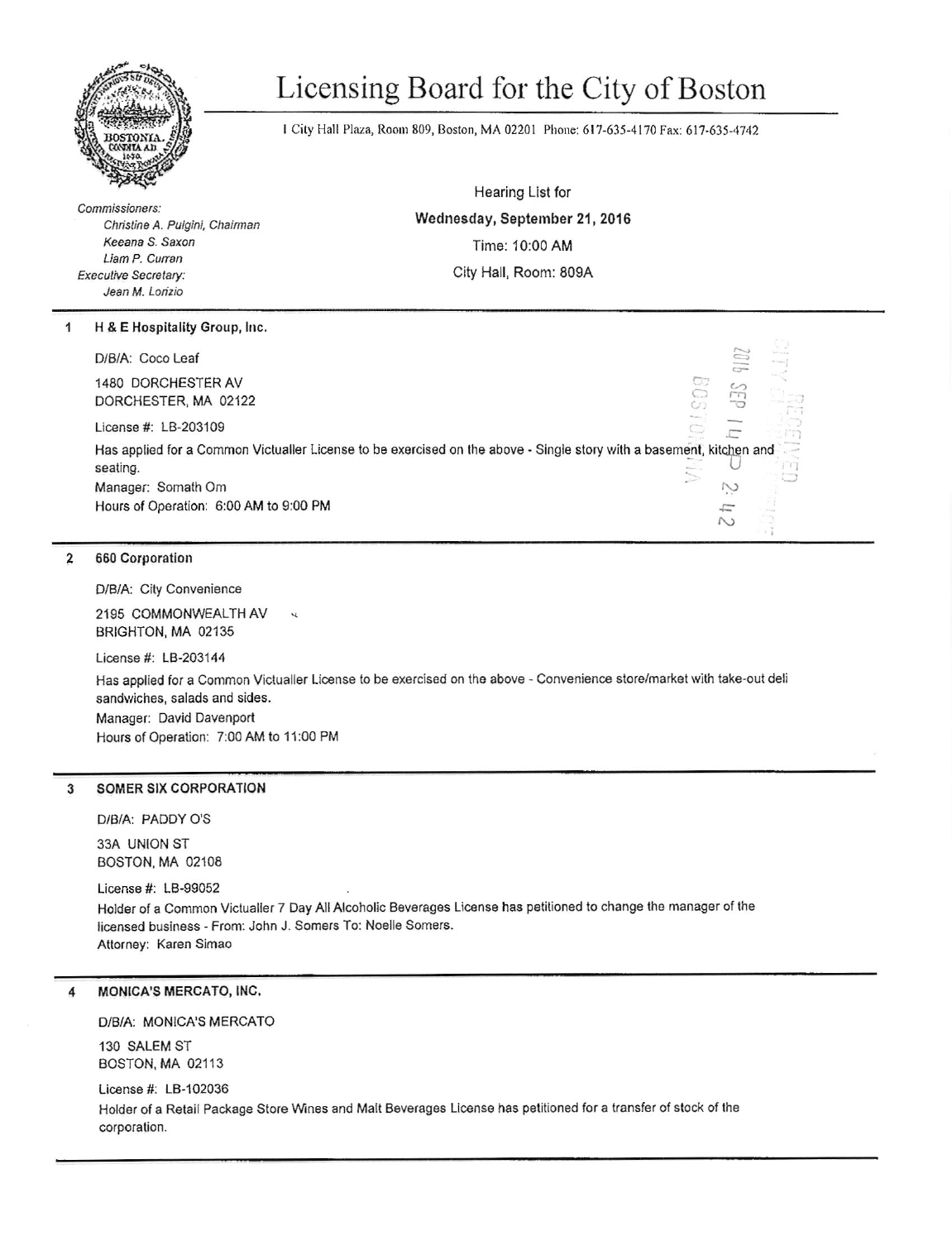## 5 MONICA'S MERCATO, INC.

D/B/A: MONICA'S TRATTORIA

67 PRINCE ST BOSTON, MA 02113

License #: LB-99828 Holder of a Common Victualler 7 Day Wines and Malt Beverages w/ Liqueurs License has petitioned for a transfer of stock of the corporation. Attorney: William G. Ferullo, Esq.

# 6 WORKSHOP HOSPITALITY 1376, INC.

D/B/A: SWEET CHEEKS 1381 BOYLSTON ST

BOSTON, MA 02215

License #: LB-98963

Holder of a Common Victualler 7 Day All Alcoholic Beverages License has petitioned to amend the description of the licensed business - From: In one room on the first floor with kitchen and storage in the rear and main entrance on Boylston Street. Outdoor patio and service bar on private property with 116 seats. To: In one room on the first floor with kitchen and storage in the rear and main entrance on Boylston Street. Outdoor patio and service bar on private property with 116 seats. Also, to include adjacent space. Secondly, has petitioned to change the d/b/a - From: Sweet Cheeks To: Sweet Cheeks & Fool's Errand.

Attorney: Karen D. Simao, Esq.

### 7 Colwen Management, lnc,

D/B/A: Residence Inn by Marriott South End Boston

2OO1 WASHINGTON ST ROXBURY, MA 02119

License #: LB-202268

Has applied for a lnnholder All Alcohol Restricted License to be exercised on the above - The Residence Inn South End Boston consists of a +/- 93,086 SF full-service hotel with 6 stories, 135 guest rooms and room service. The first floor consists of +/- 7,328 SF; 192 seats of licensed area: breakfast/dining = +/- 766 SF, 42 seats; lounge = +/- 566 SF, 12 seats; bar/lounge area Manager: John Mitchell Closing Time: 2:00 AM Attorney: Karen Simao

8 Colwen Management, Inc.

D/B/A: AC Hotel by Marriott South End

225 ALBANY ST ROXBURY, MA 02118

License #: LB-202281

Has applied for a Innholder All Alcohol License to be exercised on the above - The AC Hotel by Marriott South End consists of a +/- 99,846 full-service hotel with stories, 200 guest rooms, and room service. The first floor consists of +/-10,103 SF; 285 seats of licensed area: breakfast/dining =  $+/$ - 980 SF, 50 seats; bar/lounge =  $+/$ - 1,224 SF, 38 seats; soft seating area  $= +/-$ Manager: Duje Bozikovic Closing Time: Attorney; Karen Simao